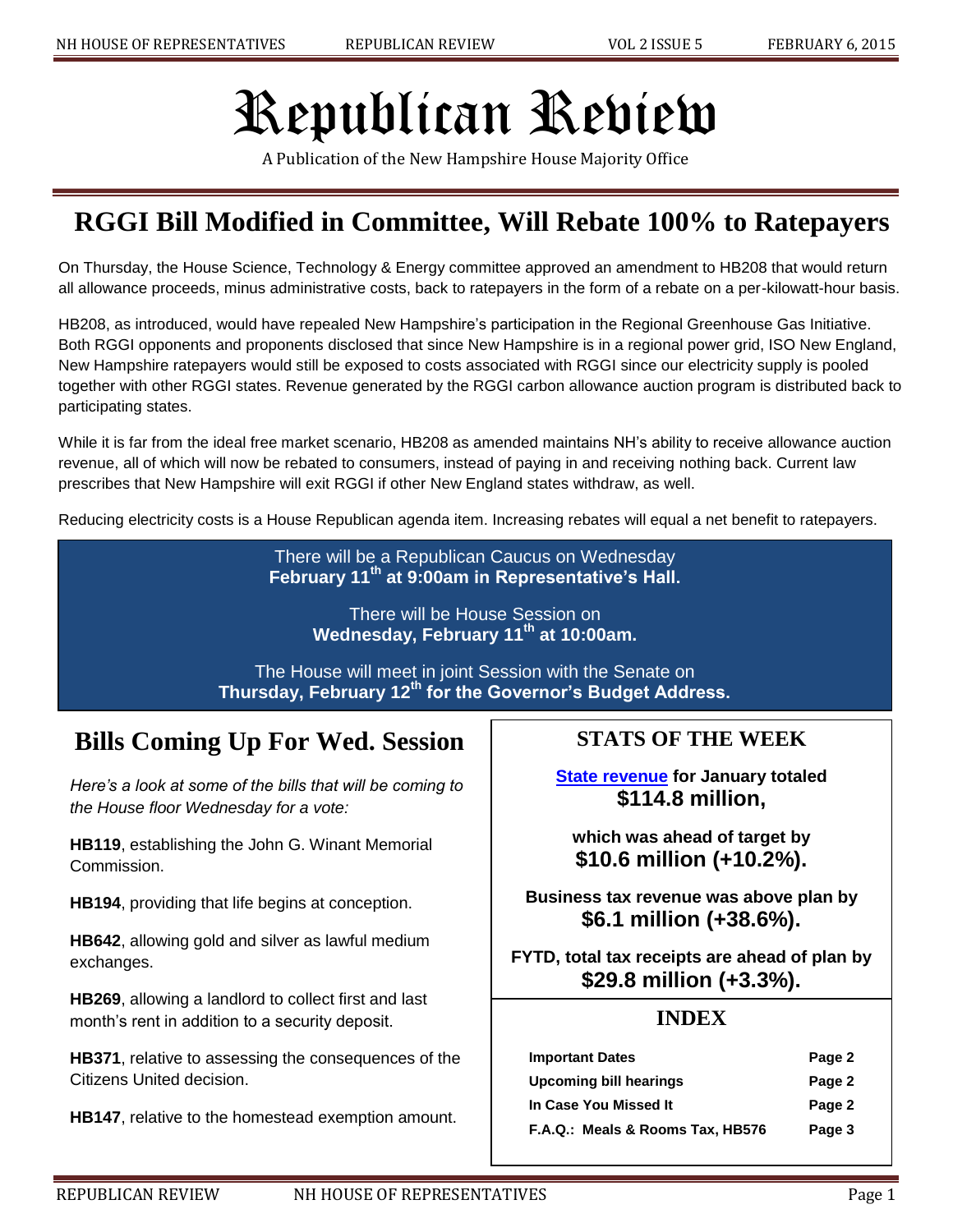## <sup>2</sup> **IMPORTANT DATES**

**February 12**- Last day to report HB's going to a second committee

**February 19**- Last day to act on HB's going to a second committee

**February 23-27**- Break Week

**March 5**- Last day to report all HBs not in a second committee, except budget bills

**March 12**- Last day to act on all HBs not in a second committee, except budget bills

**March 19**- Last day to report all HBs, except budget bills & last day to report list of retrained bills

## **UPCOMING BILL HEARINGS**

*Here are some of the bill hearings coming up next week:*

**HB548,** establishing the federally-facilitated health exchange as the health exchange for New Hampshire.

**HB538,** relative to the implementation of new statewide education annual assessments.

**HB403,** repealing the law relative to providing certain parameters for access to reproductive health care facilities.

**HB496,** prohibiting public employers from using criminal history in employment decisions.

**HB392,** relative to the hourly minimum wage.

**HB574**, relative to regional greenhouse gas initiative distributions to residential customers.

# **IN CASE YOU MISSED IT**

[Union Leader: Nursing homes push back on cuts](http://www.unionleader.com/article/20150201/NEWS12/150209890/0/SEARCH)

On Monday, the Union Leader published a story that provides prospective from the nursing homes, who are facing a \$7 million cut as a result of the lower reimbursement rates announced by DHHS and approved by the Governor.

*"…According to Poirier, reductions could range from \$30,000 to \$40,000 for smaller nursing homes, to as much as \$500,000 for the largest ones."*

## NH1: NH GOP claims to have [solution to workers' comp costs problem](http://www.nh1.com/news/kevin-landrigan-nh-gop-claims-to-have-solution-to-workers-comp-costs-problem/)

The House heard a bill this week, sponsored by Rep. Flanagan, to deal with out of control workers' comp costs. This particular bill recommends instituting a fee schedule for medical providers.

*"House Majority Leader Jack Flanagan, R-Brookline, said it's not a silver bullet but would help control the spiral of costs for surgeries and other procedures that can be double and triple the cost for the same medicine given to someone with traditional health care."*

[Union Leader: Editorial: Common Core optional? So why does Raffio object?](http://www.unionleader.com/article/20150201/OPINION01/150209981/-1/opinion01)

In Monday's Union Leader, you will find an editorial that argues in favor of HB 276, a Republican sponsored bill that provides that school districts shall not be required to adopt the common core standards. State Education Board Chair Tom Raffio opposes the bill.

*"But let's take Chairman Raffio at his word. Let's say the state is not requiring Common Core's acceptance. In that case, he should have no problem putting into place a law that reaffirms that position. And he should be instructing state bureaucrats to help, not hinder, those local districts that wish to go their own way in teaching and testing."*